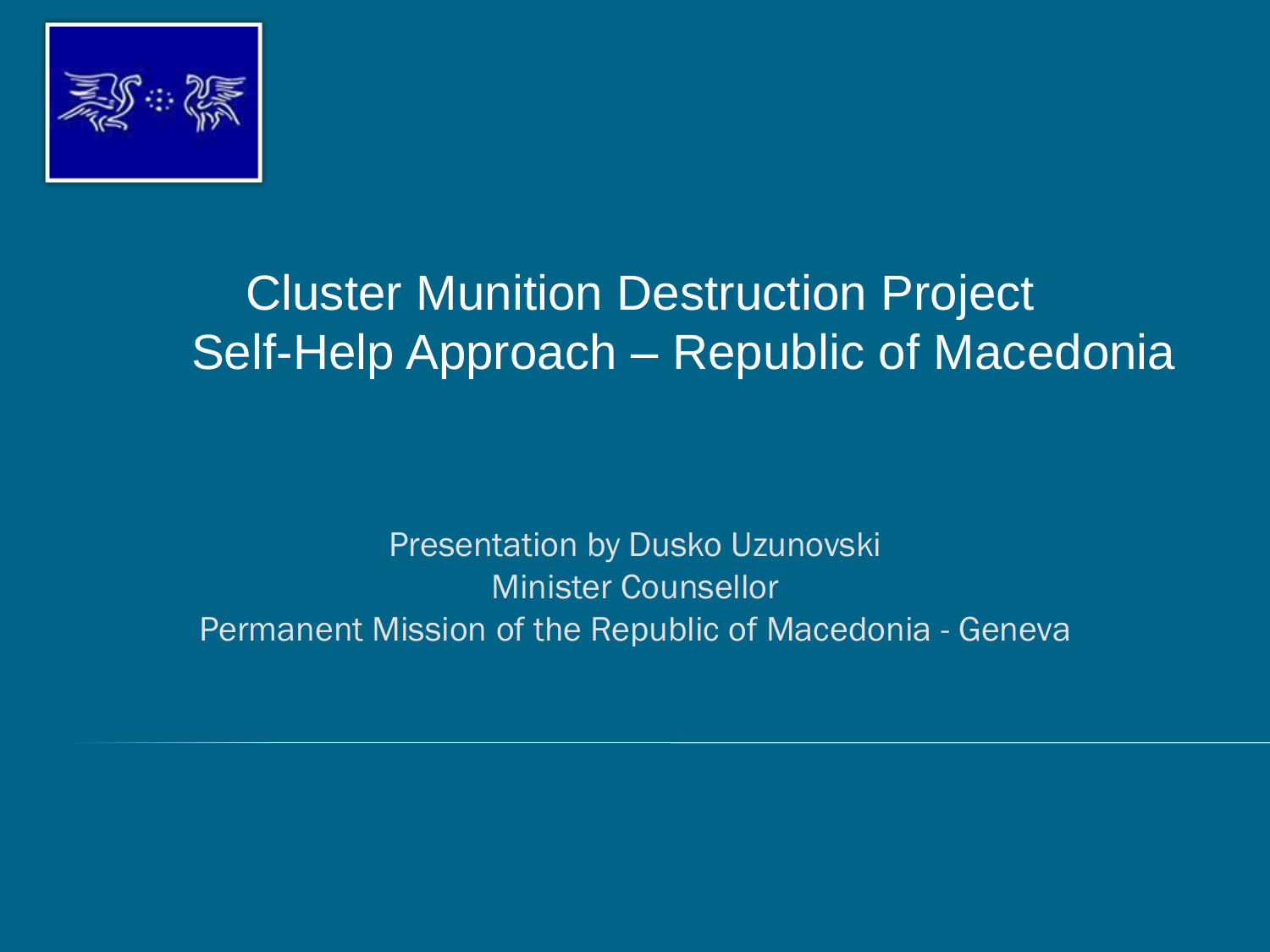# BACKGROUND

- **\*** Macedonia joined the Oslo process since the Vienna meeting and took part in all the meetings leading up to the Oslo **Conference**
- **\*** Macedonian MFA signed the treaty in Oslo in early December 2008
- On 29 August 2009 the Republic of Macedonia adopted the Law on Ratification of the Convention on Cluster Munitions, published in the Official Gazette on 31 August 2009
- **\*** Its ratification instrument was formally deposited on 8 October 2009.
- **\*** Proud to be among the countries facilitating the swift entry into force of the CCM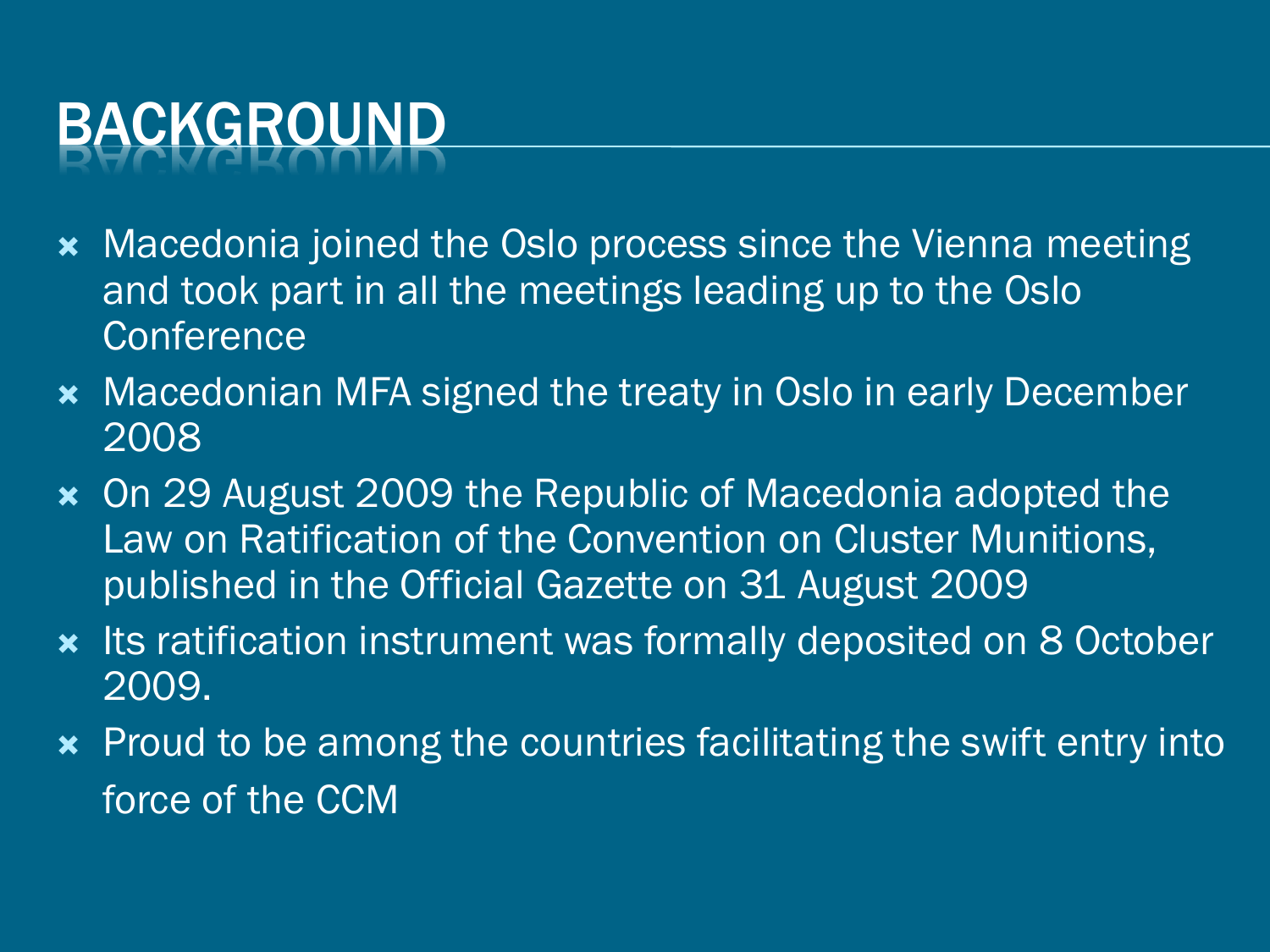- Macedonia initially declared that it does not possess, produce, stockpile or uses cluster munitions
- Following a subsequent examination of all army warehouses, while first transparency report under Article 7 was being prepared, certain quantities of 120 mm Mortar Cluster Bomb M93 and of sub-munitions type AO 2.5 RT were discovered (along with certain quantities of PFM - Destroyed with technical assistance of the GICHD).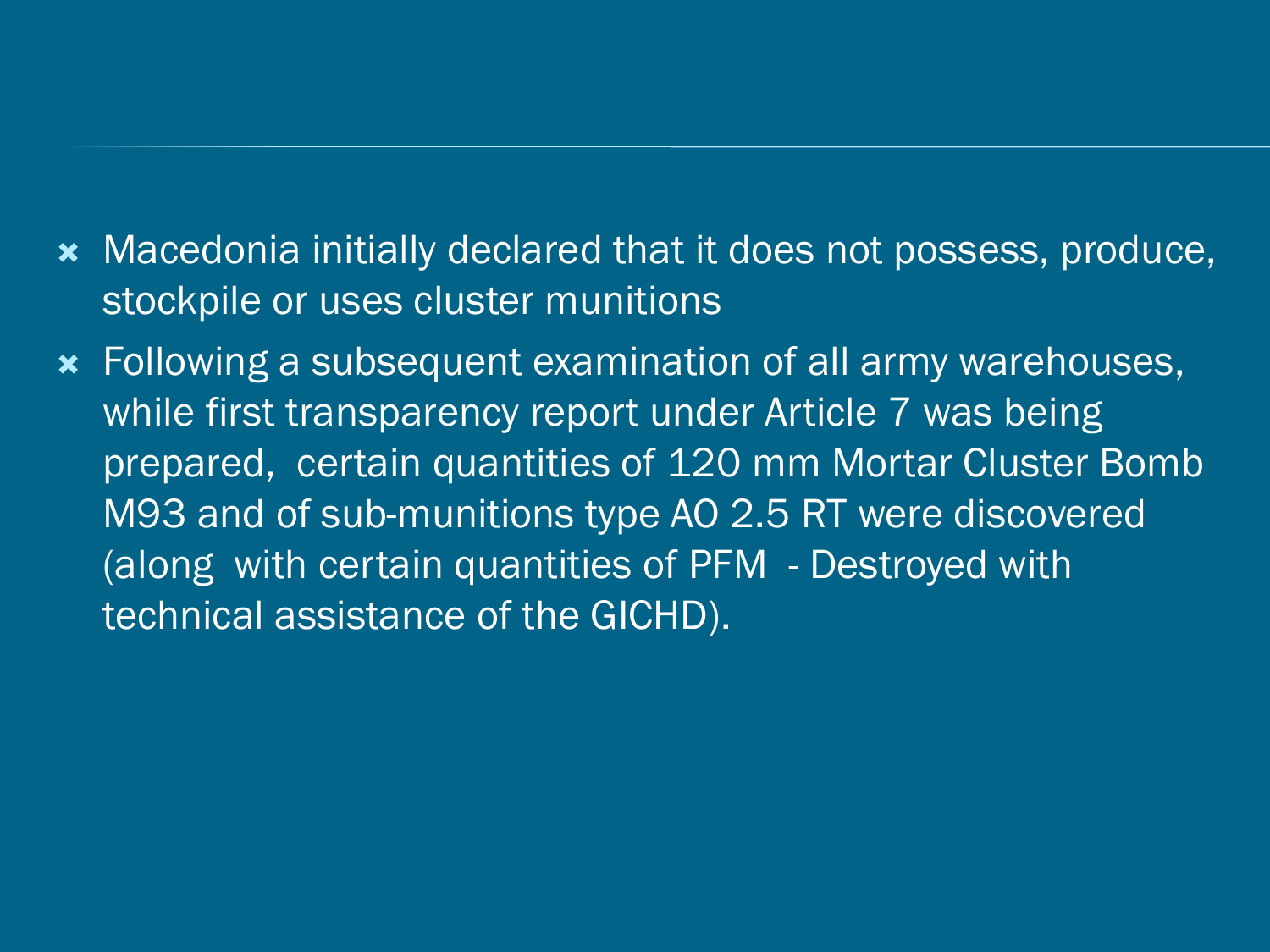## GOVERNMENT DECISIONS

- On 18 March 2011 the Government of the Republic of Macedonia adopted a Decision, according to which the Ministry of Defense was tasked to destroy CM type Mortar, 120 mm M93 (quantity 1000 (x23): total quantity of explosive submunitions 23.000).
- On 10 May 2011 the Government of the Republic of Macedonia adopted a Decision, according to which the Ministry of Defense was tasked destroy CM Sub-munitions type AO 2.5 RT (quantity 1.448 shipping containers: total quantity of explosive submunitions 17.376 pieces).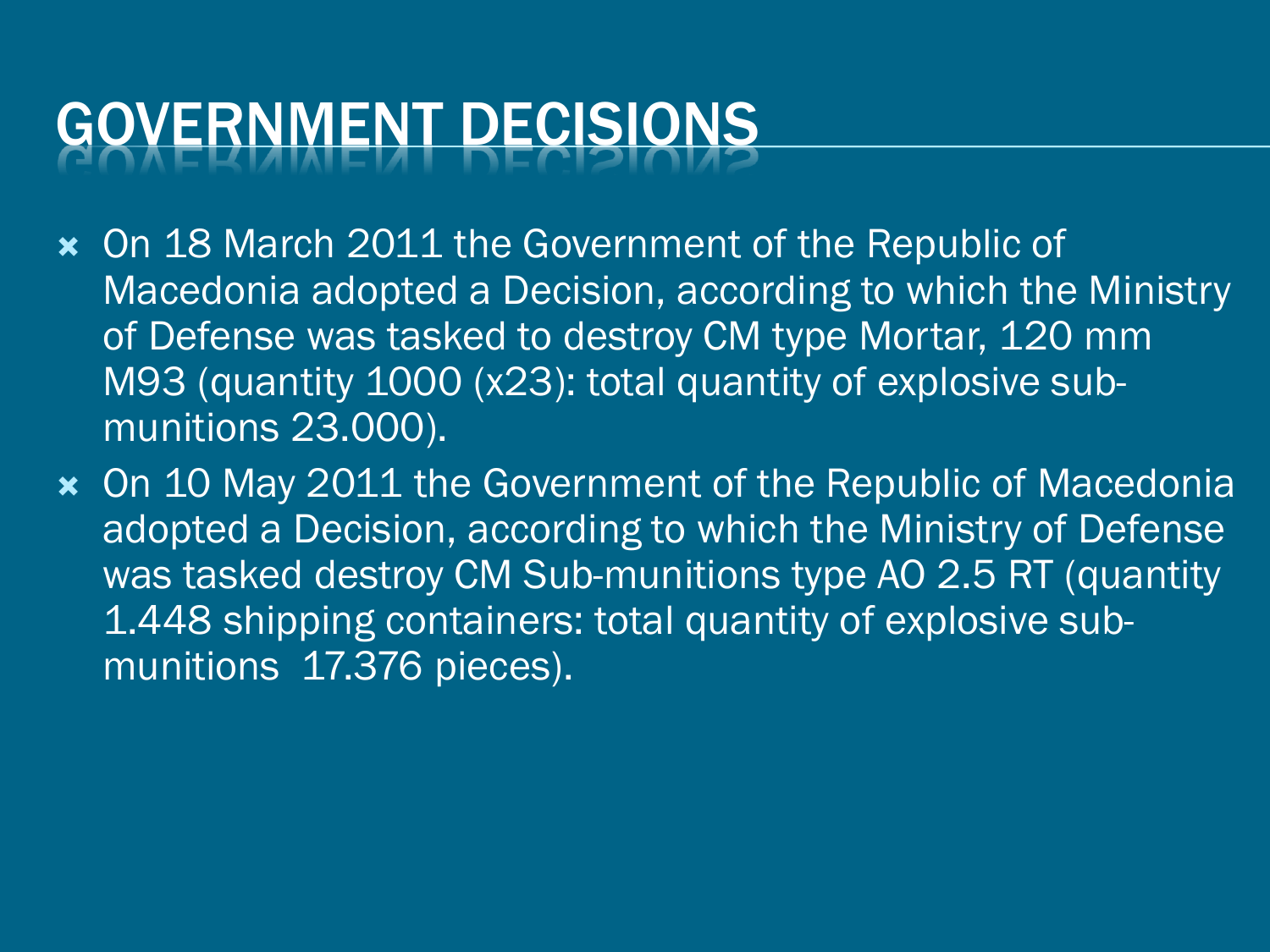#### **Transparency**

**\* Identified quantities reported at the 2 MP** Beirut

 Declared commitment to destroy cluster munitions in line with Article 3 and the need financial and expert assistance to carry out the destruction process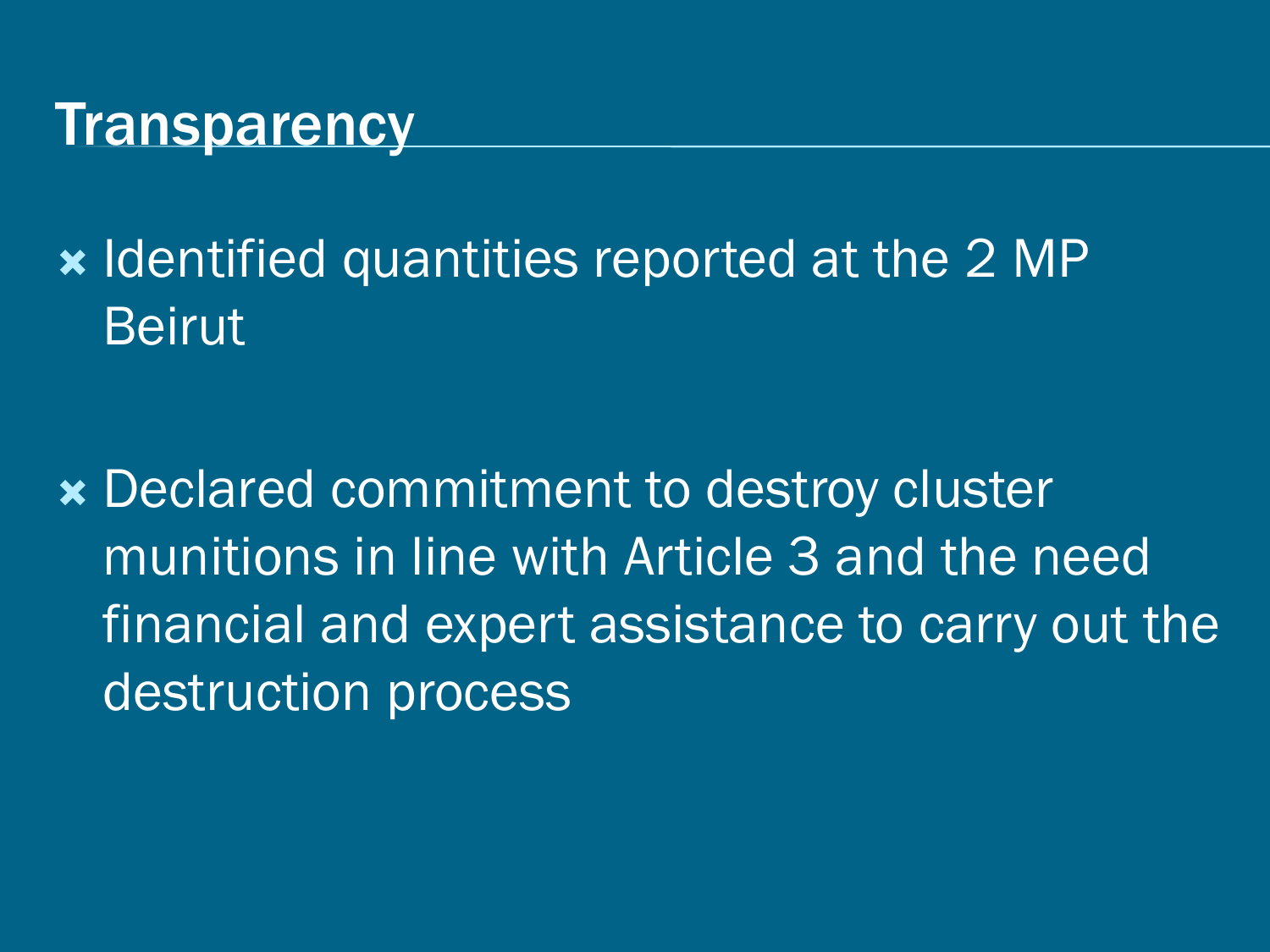#### Contact - Assistance

- MFA and MoD intensive contacts with the NPA, following a suggestion by the Norwegian delegation in Beirut, and possible donors, primarily Germany.
- After verbal agreement on funding a series of coordinated phases carried out between MoD/NPA with MFA oversight to ensure efficient planning.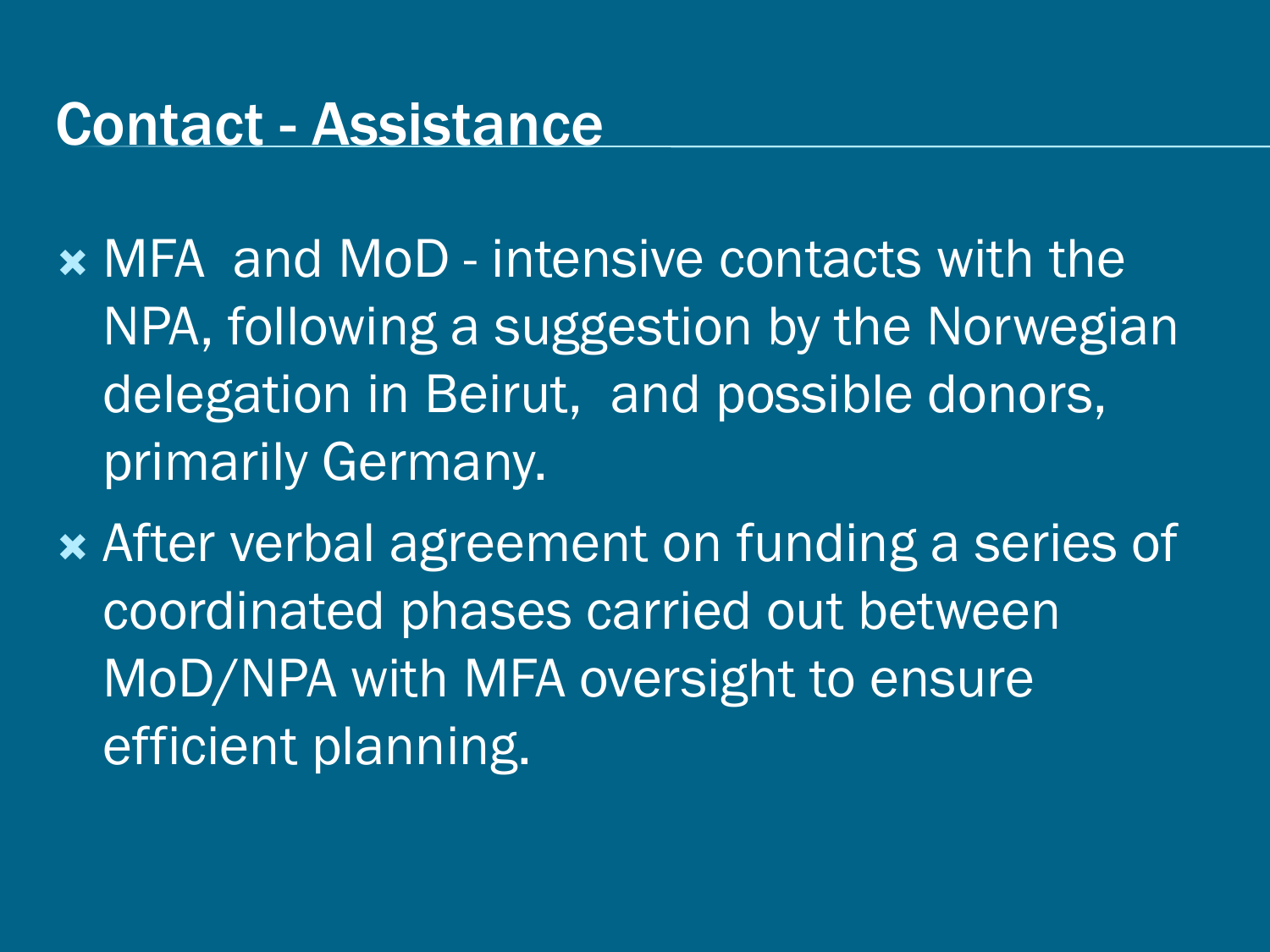#### Project Objectives

- Eliminate unacceptable risk to civilians
- **x Macedonia to meet obligations under Article 3** of the CCM (well before the deadline of 2018),
- Assist the national self-help cluster munitions destruction programs
- Promote ownership of the process by building local capacity.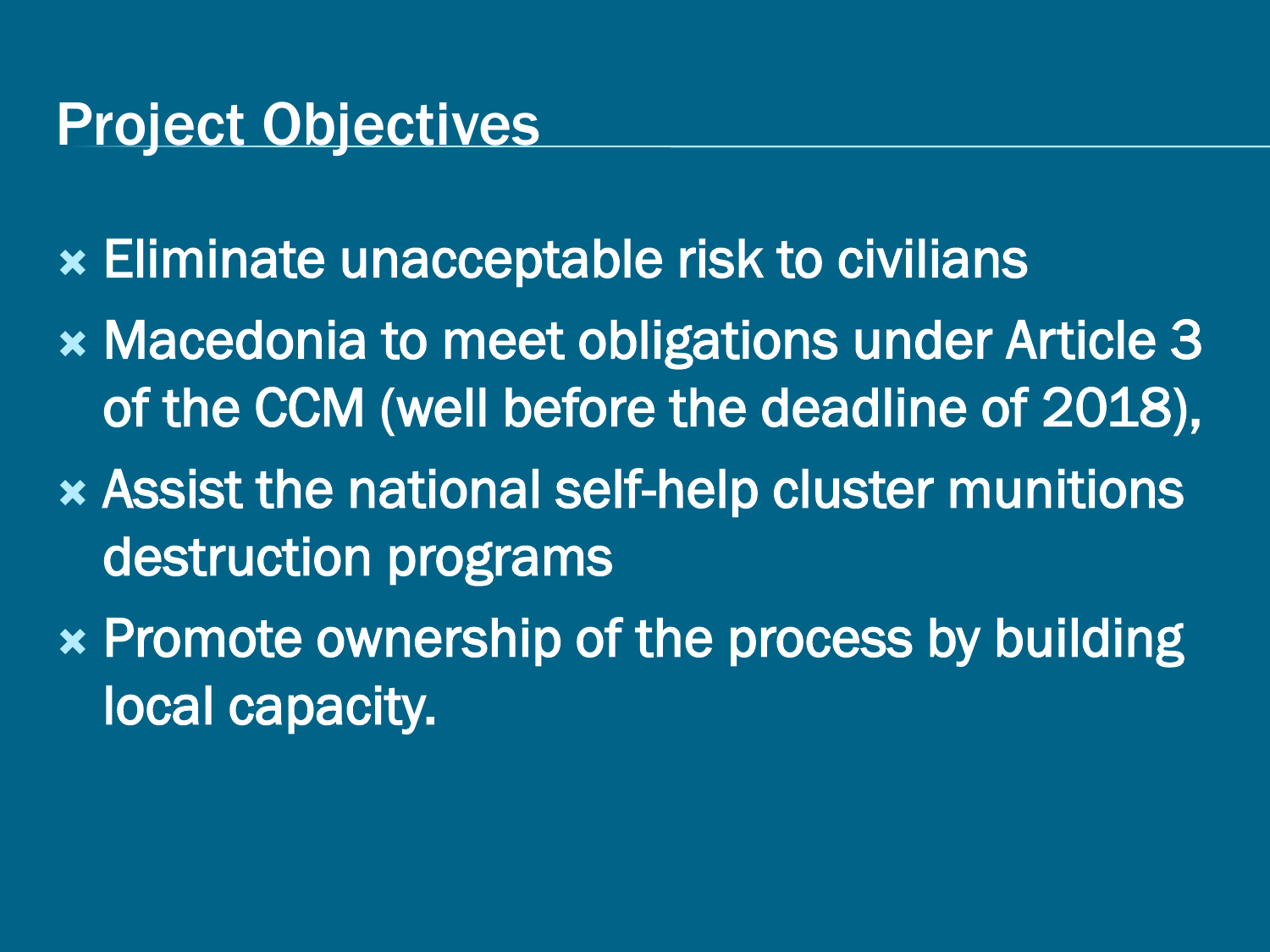### The Project Results

- Full implementation of self-help ammunition disposal project.
- Ownership of procedural documentation.
- **x** Compliance with all procedural and environmental activities.
- Local Capacity developed by participatory process.